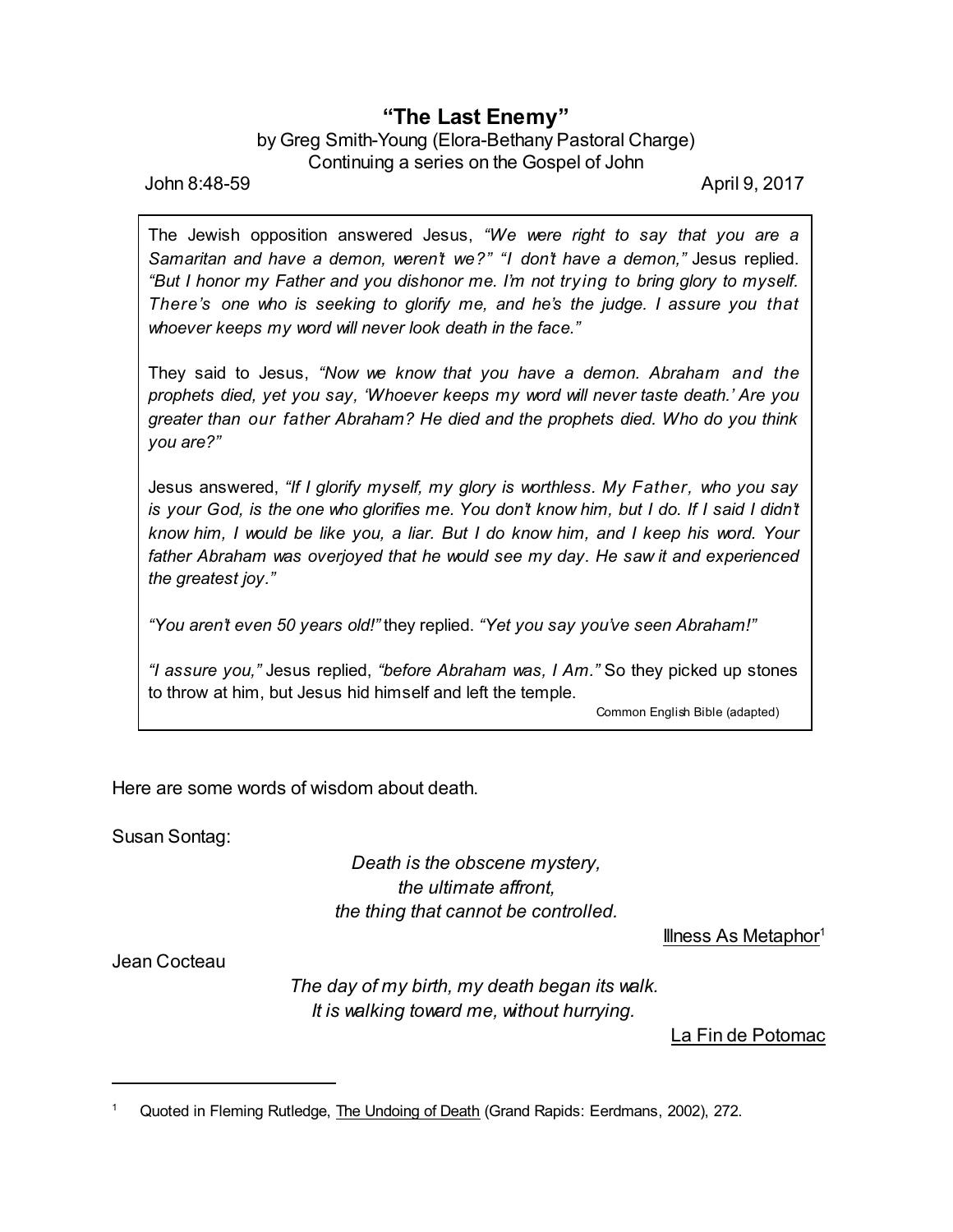| <b>William Shakespeare</b>                           |                                                                               |                                   |
|------------------------------------------------------|-------------------------------------------------------------------------------|-----------------------------------|
|                                                      | This fell sergeant, Death, is strict in his arrest.                           |                                   |
|                                                      |                                                                               | Hamlet <sup>2</sup>               |
| <b>Bertrand Russsell</b>                             |                                                                               |                                   |
|                                                      | Brief and powerless is man's life;                                            |                                   |
|                                                      | on him and all his race the slow, sure doom                                   |                                   |
|                                                      | falls pitiless and dark.                                                      |                                   |
|                                                      |                                                                               | <b>Philosophical Essays</b>       |
| J. K. Rowling                                        |                                                                               |                                   |
|                                                      | Taunting Death means pitting oneself<br>against a wily enemy who cannot lose. |                                   |
|                                                      |                                                                               | The Tales of Beedle the Bard      |
| <b>Woody Allen</b>                                   |                                                                               |                                   |
|                                                      | It's not that I'm afraid to die,                                              |                                   |
|                                                      | I just don't want to be there when it happens.                                |                                   |
|                                                      |                                                                               | Death: A Comedy in One Act        |
|                                                      |                                                                               |                                   |
| <b>Fleming Rutledge</b>                              |                                                                               |                                   |
|                                                      | Death is ugly, a rotten deal;                                                 |                                   |
|                                                      | it is a cheat, a thief,                                                       |                                   |
|                                                      | a grinning mockery - like a skull.                                            | The Undoing of Death <sup>3</sup> |
| Eugene lonesco                                       |                                                                               |                                   |
|                                                      | There are more dead people than living.                                       |                                   |
|                                                      | And their numbers are increasing.                                             |                                   |
|                                                      | The living are getting rarer.                                                 |                                   |
|                                                      |                                                                               | Rhinoceros                        |
| <b>William Stringfellow</b>                          |                                                                               |                                   |
|                                                      | Death is the obvious meaning of existence,<br>if God is ignored               |                                   |
|                                                      | Death is so great, so aggressive, so pervasive and so militant a power        |                                   |
|                                                      | that the only fitting way to speak of death                                   |                                   |
|                                                      | is similar to the way one speaks of God.                                      |                                   |
| Death is the living power and presence in this world |                                                                               |                                   |
|                                                      | which [pretends] to be God.                                                   |                                   |
|                                                      |                                                                               | Count It All Joy <sup>4</sup>     |

Page 2 of 5

 $\frac{2}{3}$  Hamlet, Act 5, scene 2, line 345.<br><sup>3</sup> bid, 276.

<sup>4</sup> Rutledge, 274.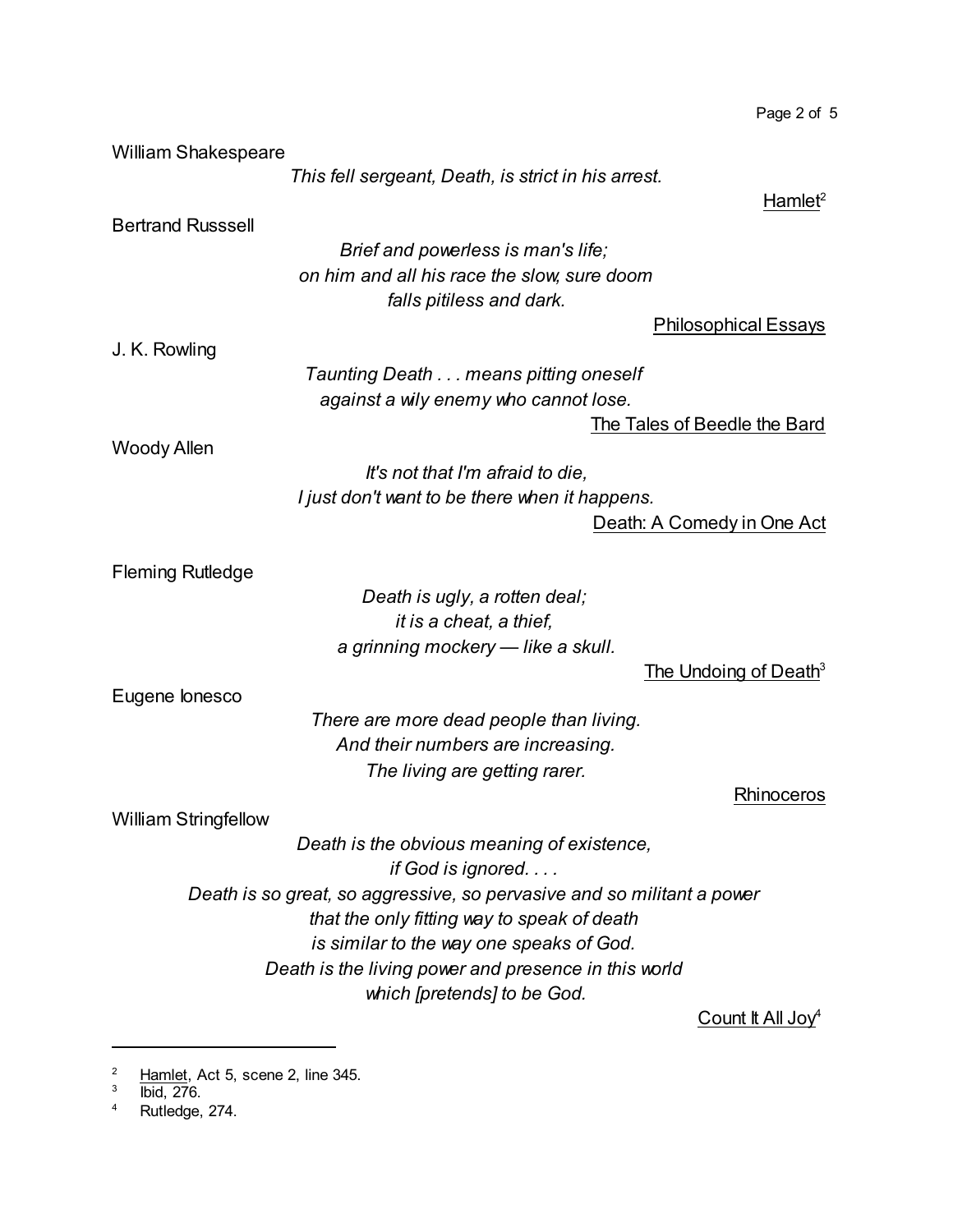Paul of Tarsus

*In Adam, all die.*

1 st Corinthians 15:22a

II

Doesn't Jesus know all this? Doesn't Jesus know death's destructive finality, its relentless inescapability, its crushing ultimacy?

The folks confronting Jesus already think he's crazy. They've already accused him of having a heretical heritage and being devil-driven. Then he spouts out this: *"keep my word and never see death."*

It is a nice sentiment, sure. Shall we add it to the buffet of other pleasant cliches we feed each other? We say all sorts of things, hoping to stuff the growling of death's sting. We swallow them through tightened lips on tear-streaked faces. These things we say are warm notions we wrap 'round cold facts. Does Jesus' *"keep my word and never see death"* belong on that unhelpful list?

Doesn't Jesus know death is 100 percent fatal?! The circumstances of its coming might be noble or shameful, spectacular or banal. But the finality is always the same, and the same for us all. No amount of handwashing away germs, healthy eating, daily exercise, sunscreen and safe driving will fend it off.

Each of us is in the ring with the Monster. We are swinging away, thinking that the blows we're landing are actually making a difference. The "Big D" just stands there, taking each punch, smiling, not swinging back. Waiting. The Monster knows that all will take is one of its counterpunches. Pow! We will go down for the count that never stops. And that punch will come. Doesn't Jesus know?

Even the greatest . . . Muhammad Ali died of septic shock. Julius Caesar: stabbed. Alexander the Great: fever or poison. Catherine the Great had a stroke while sitting on the toilet. Genghis Khan fell of his horse. Cleopatra: self-inflicted snake bite. Winston Churchill: stroke. Nelson Mandela: lung infection. Mahatma Gandhi: gunshot. Qin, the first Emperor of China: medication error. Muhammad the Prophet: fever. The Buddha: a stomach disorder. Death is very democratic. Doesn't Jesus know?

Even Abraham! Father Abraham. The Bible says he lived for 175 years. Whatever you make of that, he did not make 176. And all the prophets, through whose lips passed the calls of God? Each of their holy tongues is now but dried dust.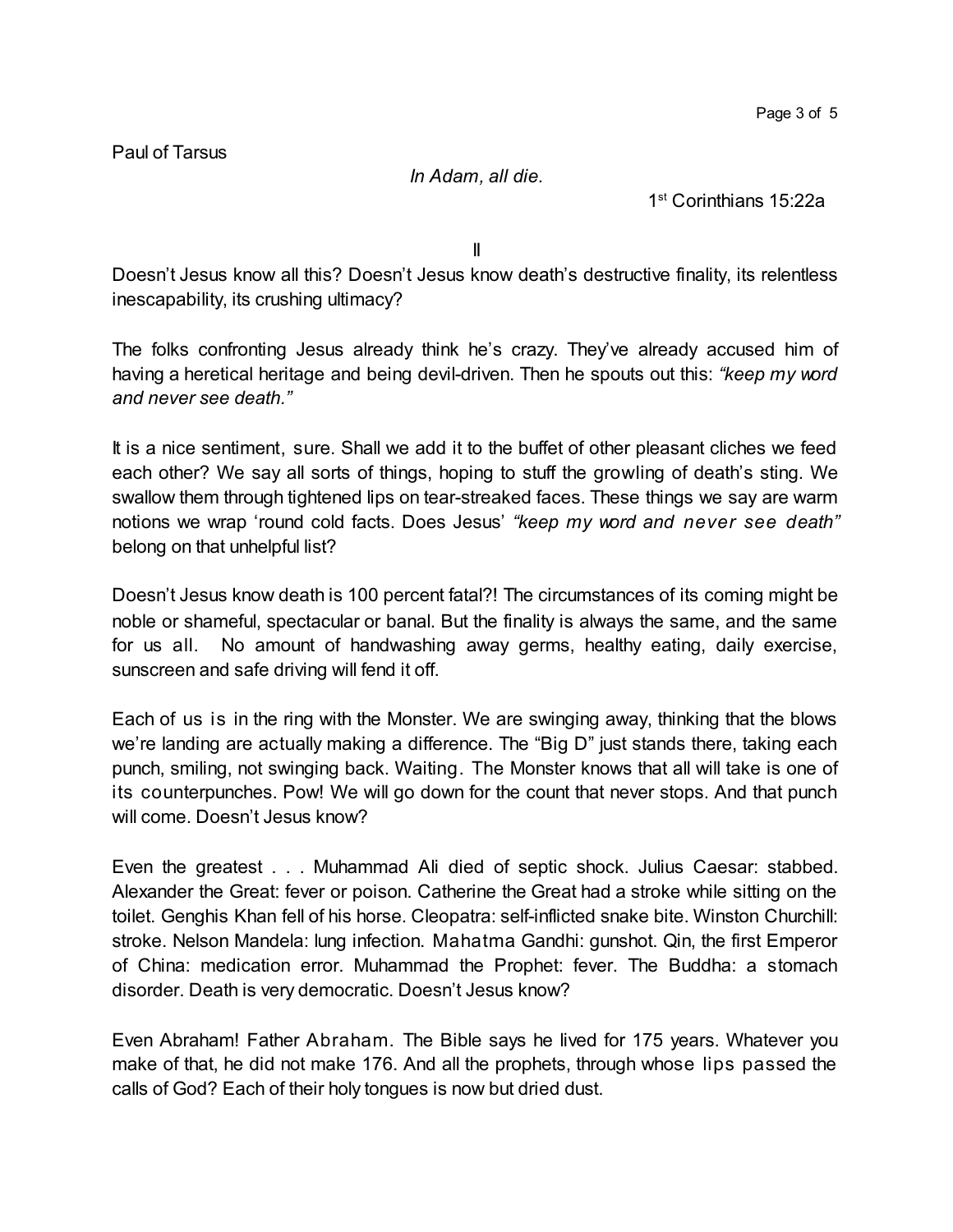*"Keep my word, and you will never look death in the face."* So says Jesus. Doesn't he know?

III

Yes, Abraham died. But, first he saw. Jesus says, *"Father Abraham was overjoyed that he would see my day."* Abraham anticipated the Messiah, the day of the Messiah's coming.<sup>5</sup> And he saw it! *"Abraham sawmy day and experienced the greatest joy."* He saw Jesus.

Abraham! Abraham, with whom God made the Covenant-Relationship. Abraham, who is the father of Israel, God's Particular People. Jews, Christians, Muslims — we all greatly honour Abraham. Abraham, with whom God chose to begin setting the world right.

Jesus says that Abraham saw him. Abraham saw Jesus.

- Was it when God promised that through Abraham's family all the earth's families will be blessed?
- Or, when God promised Abraham who was elderly and childless that his family will be as numerous as stars in the sky?
- Or, when God promised Abraham's at-that-point-non-existent family a home?
- Or, when Abraham cried with laughter at the absurdity of the promise?
- Or, when God promised to provide a lamb for the sacrifice, sparing Abraham's son?
- Or, when Abraham trusted God?<sup>6</sup>

When did Abraham see Jesus?

Abraham saw God's promise. He never saw it fulfilled. But he saw enough, enough of God, to trust God's Promise. He saw God's Promise that out of nothing, God saves everything. He saw God's Promise that where is no way, God makes a way. He saw God's Promise that when hope is laughable, God will join in the humour, then deliver the punch line. He saw God's Promise that when God's decree is so terrible and will destroy everything, is when God provides exactly what is needed to save everything.

Abraham saw enough of God, to see the Promise and trust it. And when Abraham saw God's Promise, he saw Jesus.<sup>7</sup>

<sup>&</sup>lt;sup>5</sup> Frederick Dale Bruner, <u>The Gospel of John, A Commentary</u> (Grand Rapids: Eerdmans, 2012), 553.<br><sup>6</sup> See Conceis 12:1.2: 15:5.6: 17:16.17: 22:14.17 and 22:19. Live taken this list from Bruner 556.

<sup>6</sup> See Genesis 12:1-3; 15:5-6; 17:16-17; 22:14-17 and 22:18. I 've taken this list from Bruner 556.

<sup>&</sup>lt;sup>7</sup> See Hebrews 11:1-19 and Romans 4 (especially verse 3, which references Genesis 15:6).